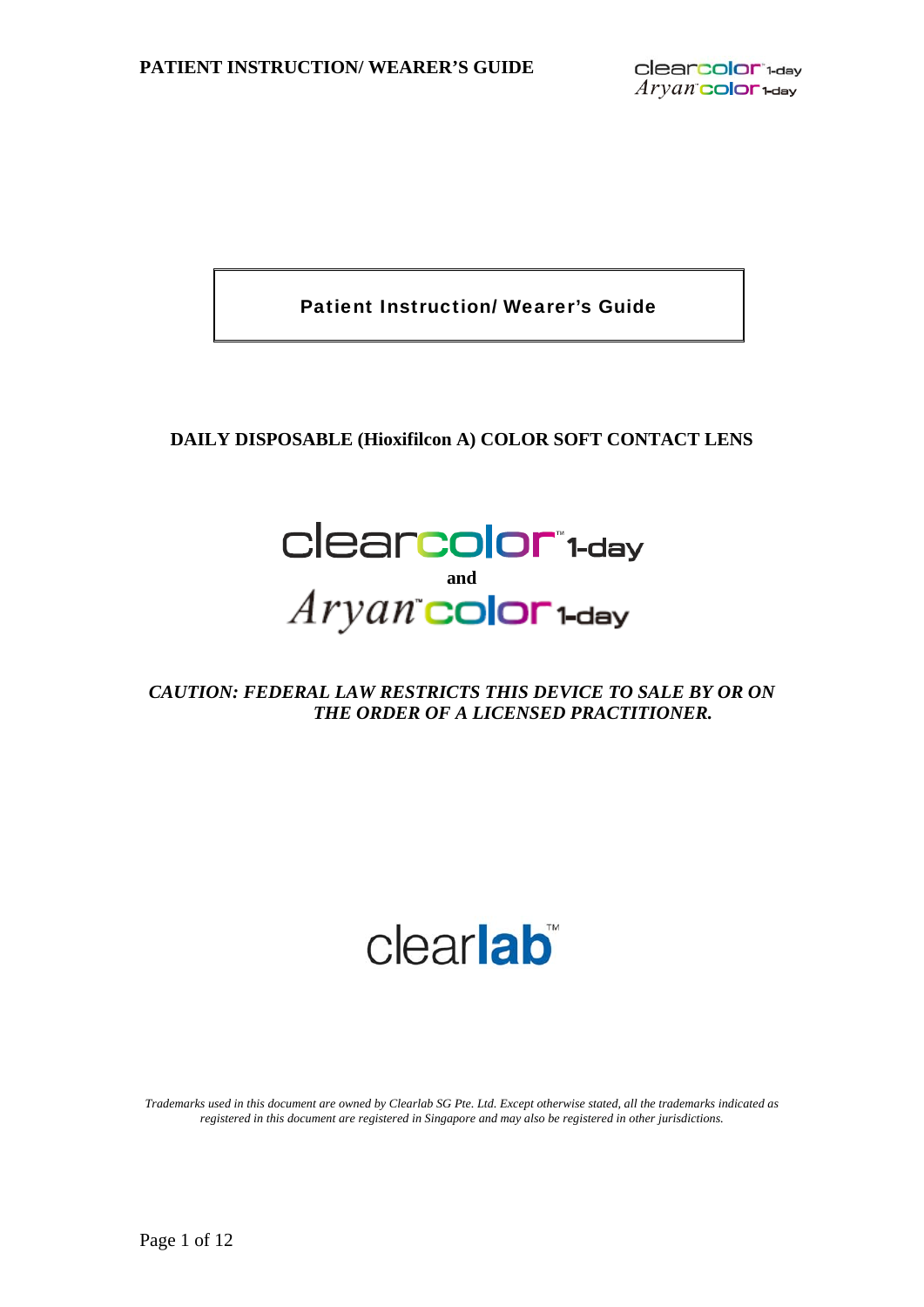clearcolor<sup>14ay</sup>  $Aryan$  color  $1$ -day

#### **Table of Contents**

Patient/Practitioner Information Introduction Wearing Restrictions and Indications Contraindications (REASONS NOT TO USE) Warnings Precautions Adverse Reactions Personal Cleanliness and Lens Handling Before Handling Your Lens Handling and Placing the Lens on the eye Removing the Lens Caring for your Lens Basic Instructions Care for a Sticking (non-moving) Lens Emergencies When to call your practitioner Instructions for Monovision Wearer Wearing Schedule Appointment Schedule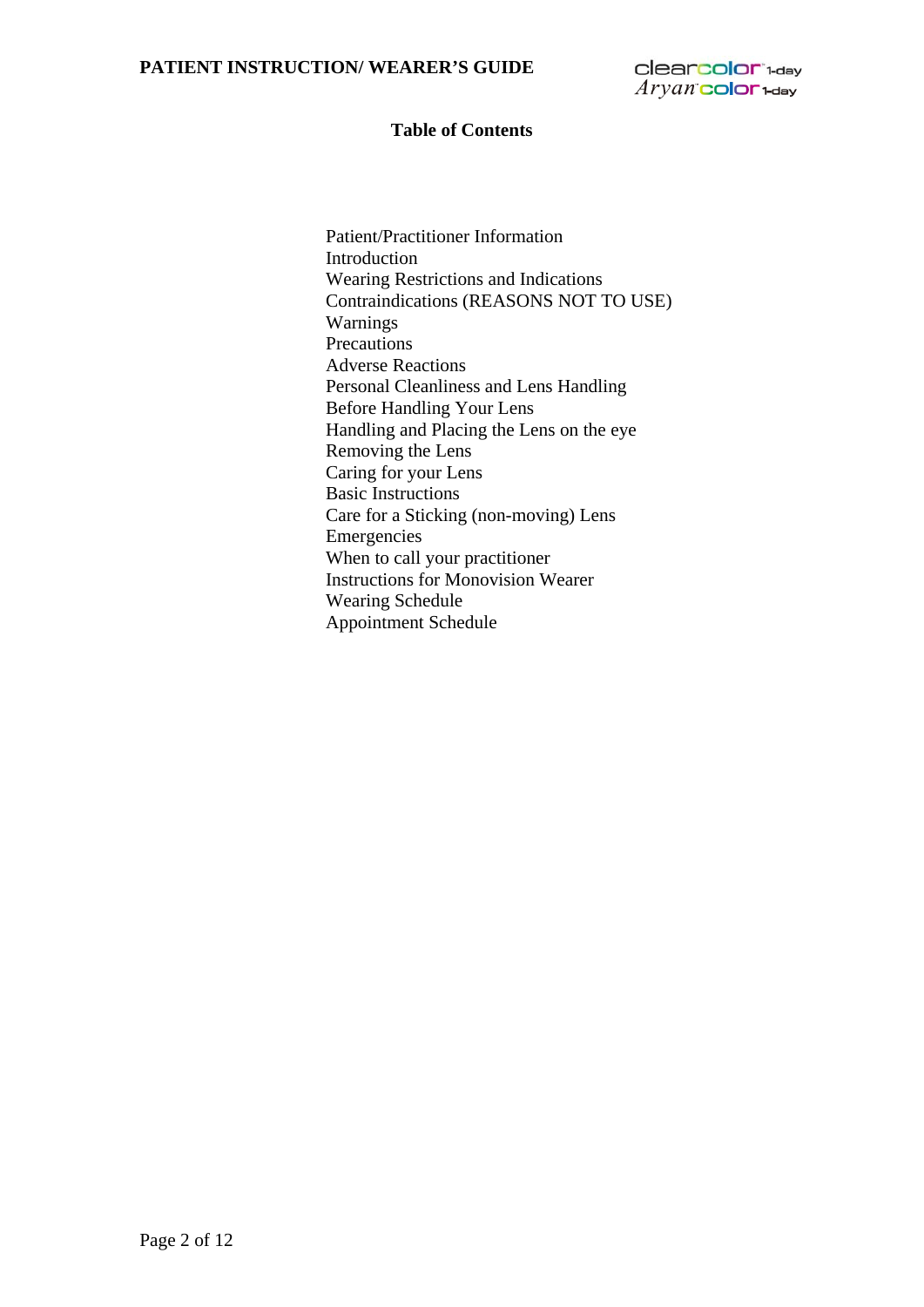## **CONGRATULATIONS**

You have just received your new **Daily Disposable (Hioxifilcon A) Color Soft Contact Lens.** This booklet has been prepared to help you care for it. Please read it carefully and follow the instructions so that you receive full satisfaction from your lens.

| <b>Rewetting Solution</b> |                                                                                                                                                                                                                                     |  |
|---------------------------|-------------------------------------------------------------------------------------------------------------------------------------------------------------------------------------------------------------------------------------|--|
|                           |                                                                                                                                                                                                                                     |  |
| <b>TELEPHONE</b>          |                                                                                                                                                                                                                                     |  |
| <b>ADDRESS</b>            |                                                                                                                                                                                                                                     |  |
| <b>PRACTITIONER</b>       | $\ddot{\cdot}$ . The contract of the contract of the contract of the contract of the contract of the contract of the contract of the contract of the contract of the contract of the contract of the contract of the contract of th |  |

## **WEARING AND APPOINTMENT SCHEDULE**

#### **Prescribed Wearing Schedule**

| Day | <b>Wearing Time (Hours)</b> | Day | <b>Wearing Time (Hours)</b> |
|-----|-----------------------------|-----|-----------------------------|
|     |                             |     |                             |
|     |                             |     |                             |
|     |                             |     |                             |
|     |                             |     |                             |
|     |                             |     |                             |
|     |                             |     |                             |
|     |                             |     |                             |

## **APPOINTMENT SCHEDULE**

Your appointments are on:

Minimum number of hours lenses to be worn at time of appointment:

| Year: |
|-------|
| Day:  |
|       |
| Year: |
| Day:  |
|       |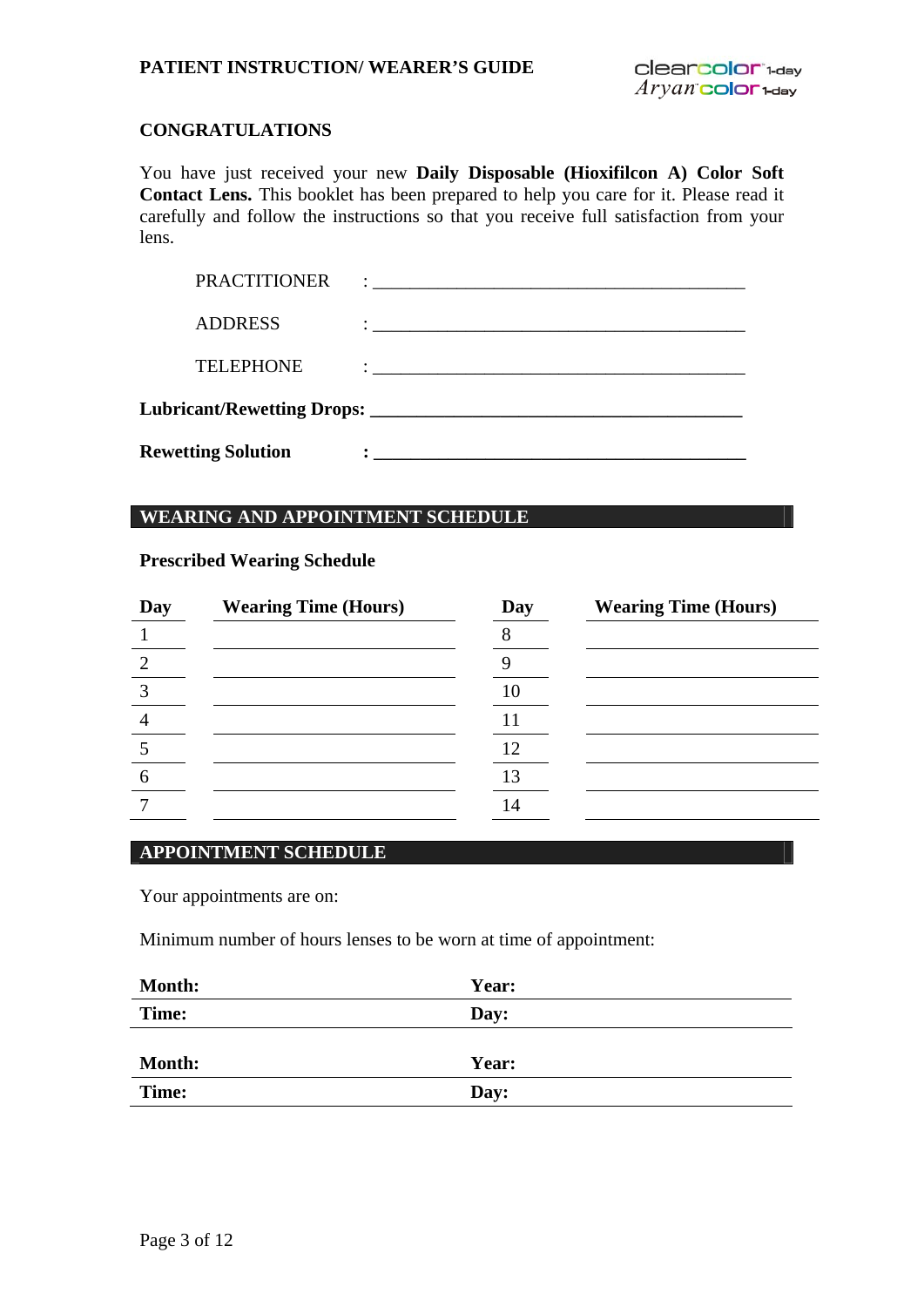## **INTRODUCTION**

With your decision to wear soft (hydrophilic) contact lens, you have joined a growing number of people who are discovering new pleasures from this important advance in vision correction.

Your **Daily Disposable (Hioxifilcon A) Color Soft Contact Lens** is made of a stable, inert, highly purified, hydrophilic (water absorbing) polymer with properties different from conventional rigid lens. Fully molded to optical precision in the dry state, your lens holds these qualities in the soft, moist state in which they are suited for your use. Kept moist by the tears in your eyes, the lens is soft and comfort can be immediate. You are cautioned, however, to follow the initial wearing time schedule prescribed by your practitioner and not to overwear the lens simply because they remain comfortable. Your eye care practitioner will determine your appropriate wearing schedule.

Although soft and pliable, your lens is strong and durable. This **Soft Hydrophilic Daily Disposable Color Soft Contact Lens** is designed as a Daily Disposable and should be worn one day only. As with all precision devices, proper use will assure you the benefits of convenience, comfort, and confidence in your lens.

Read this Wearer's Guide carefully. It contains the information you need to know to wear, handle, and care for your **Daily Disposable (Hioxifilcon A) Color Soft Contact Lens.** If you are in doubt about any instructions, request clarification from your eye care practitioner.

## **WEARING RESTRICTIONS and INDICATIONS**

This **Soft Hydrophilic Daily Disposable Color Soft Contact Lens** (except plano lens) is indicated for daily wear single use only for the optical correction of refractive ametropia (myopia and hyperopia) in phakic or aphakic persons with non-diseased eyes who may have 1.00D or less of astigmatism. The lens is available tinted and may be used to enhance or alter the apparent color of the eye.

The lens is intended to be worn once and then discarded at the end of each wearing period on a daily basis. The patient should be instructed to start the next wearing period with a new lens.

This **Soft Hydrophilic Daily Disposable Color Soft Contact Lens** described in this booklet should be designed as a Daily Disposable.

The lens is designed for daily wear (less than 24 hours while awake). The maximum wearing time should be determined by the eye care professional based upon the patient's physiological eye condition because individual responses to contact lenses vary. Patients tend to overwear the lenses initially. The eye care professional should stress the importance of adhering to the initial maximum wearing schedule. Studies have not been conducted to show that this **Soft Hydrophilic Daily Disposable Color Soft Contact Lens** is safe to wear during sleep; therefore patients should be advised to remove their lenses while sleeping. Normal daily wear of lenses assumes a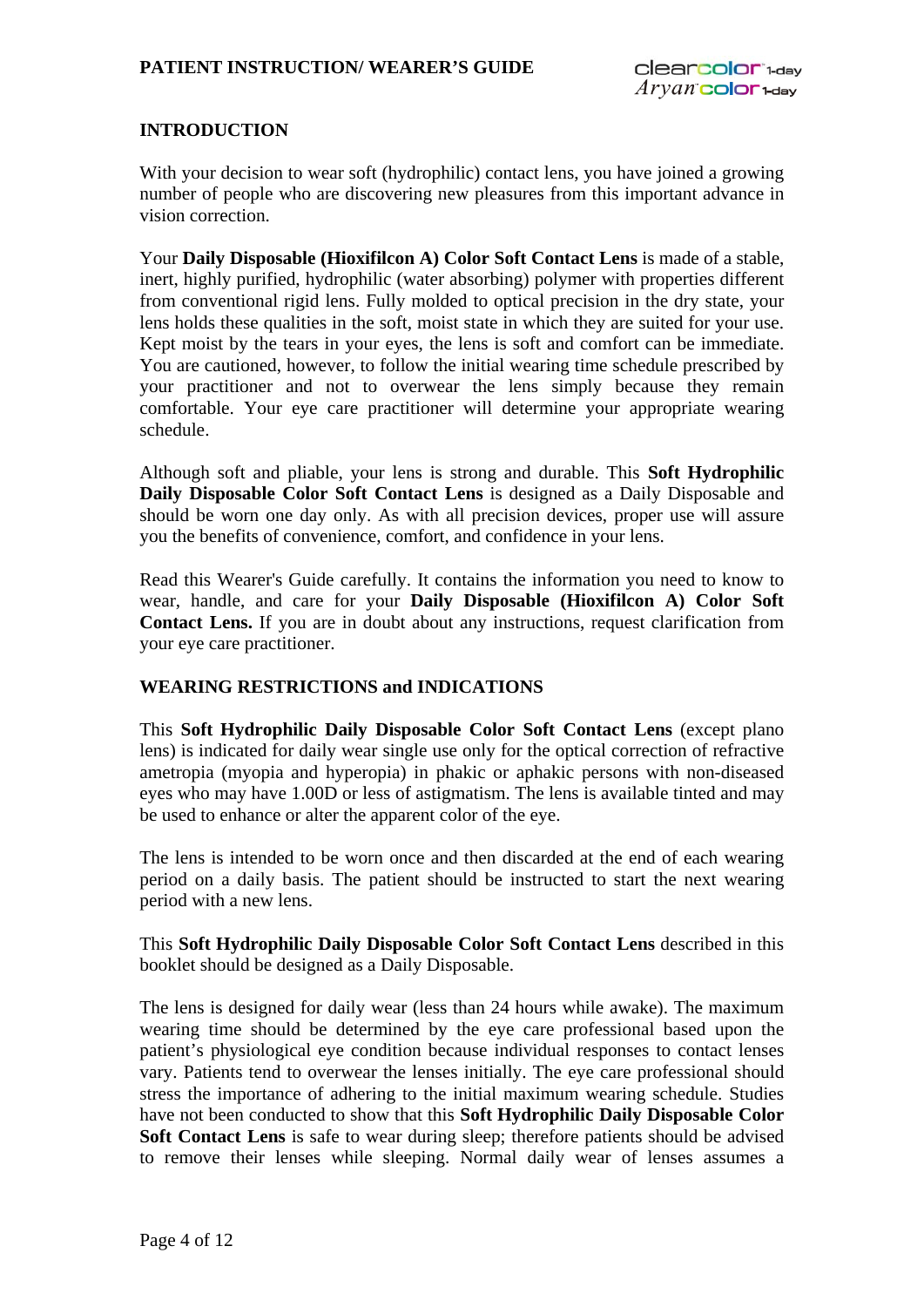minimum of 6 hours non-lens wear per 24 hours period. Optimum individual wearing schedule will vary.

## **DO NOT WEAR YOUR DAILY DISPOSABLE (HIOXIFILCON A) COLOR SOFT CONTACT LENS WHILE SLEEPING.**

## **CONTRAINDICATIONS (REASONS NOT TO USE)**

DO NOT USE this **Soft Hydrophilic Daily Disposable Color Soft Contact Lens** when any of the following conditions exist:

- Acute and subacute inflammation or infection of the anterior chamber of the eye.
- Any eye disease, injury, or abnormality that affects the cornea, conjunctiva, or eyelids.
- Severe insufficiency of lacrimal secretion (dry eyes).
- Corneal hypoesthesia (reduced corneal sensitivity), if not-aphakic.
- Any systemic disease that may affect the eye or be exaggerated by wearing contact lens.
- Allergic reactions of ocular surfaces or adnexa that may be induced or exaggerated by wearing contact lens or use of contact lens solutions.
- Any active corneal infection (bacterial, fungi, or viral)
- If eyes become red or irritated.
- Patients unable to follow lens care regimen or unable to obtain assistance to do so.

## **WARNINGS**

- PROBLEMS WITH CONTACT LENS AND LENS CARE PRODUCTS COULD RESULT IN SERIOUS INJURY TO THE EYE, It is essential that you follow your eye care practitioner's direction and all labeling instructions for proper use of lens and lens care products, including the lens case. EYE PROBLEMS, INCLUDING CORNEAL ULCERS, CAN DEVELOP RAPIDLY AND LEAD TO LOSS OF VISION; THEREFORE, IF YOU EXPERIENCE EYE DISCOMFORT, EXCESSIVE TEARING, VISION CHANGES, OR REDNESS OF THE EYE, IMMEDIATELY REMOVE YOUR LENS AND PROMPTLY CONTACT YOUR EYECARE PRACTITIONER.
- Daily wear lenses are not indicated for overnight wear, and you are instructed not to wear this **Soft Hydrophilic Daily Disposable Color Soft Contact Lens** while sleeping. Clinical studies have shown that the risk of serious adverse reactions is increased when these lenses are worn overnight.
- Studies have shown that contact lens wearers who are smokers have a higher incidence of adverse reactions than nonsmokers do.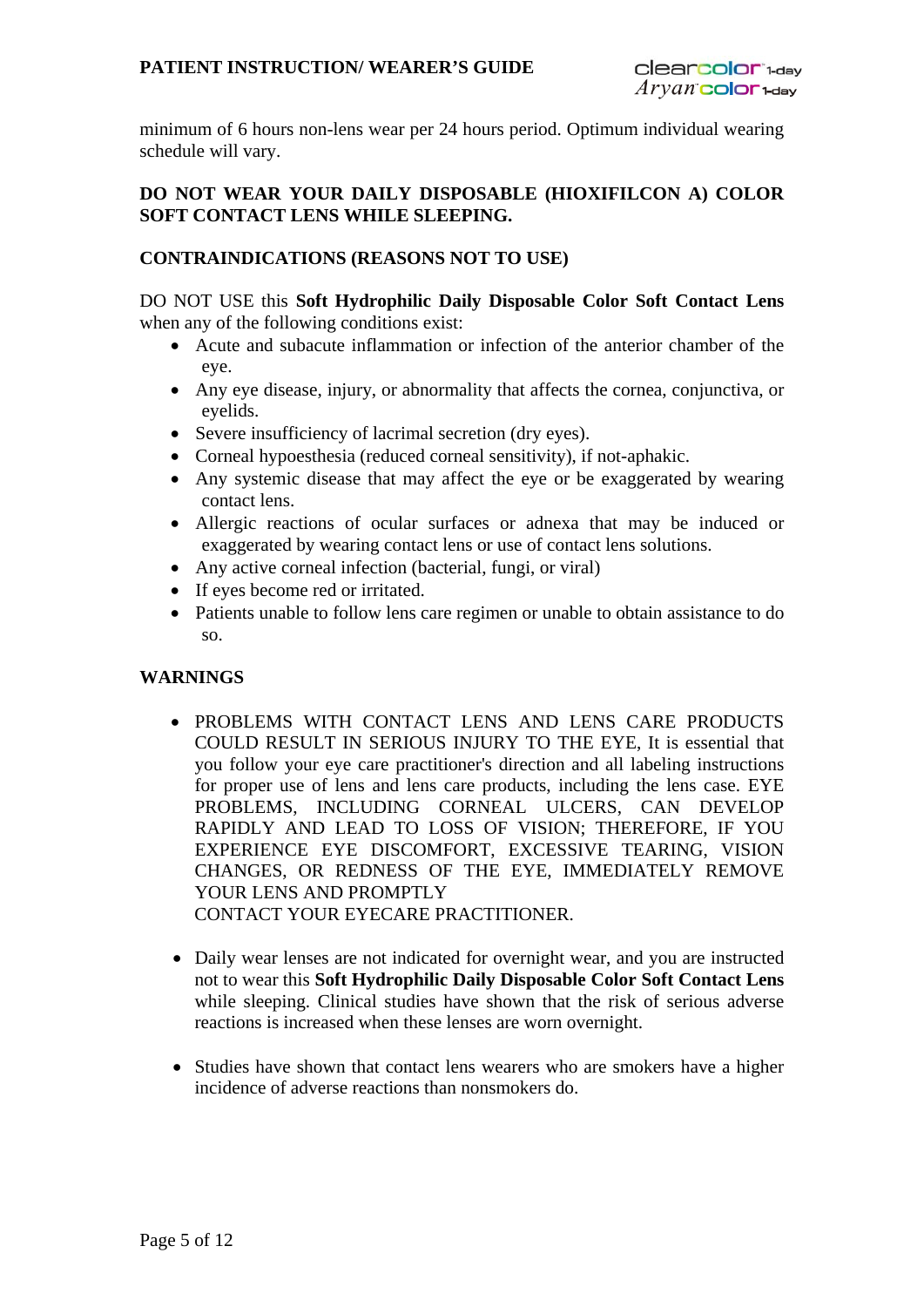## **PRECAUTIONS**

- The lens is intended to be worn once and then discarded at the end of each wearing period.
- The patient should be instructed to start the next wearing period with a new lens.
- Emergency lens cleaning and disinfection is not recommended.
- The patient should be reminded to have replacement lenses or back-up spectacles available at all times.
- Always wash and rinse hands before handling lens.
- Do not get cosmetics, lotions, soaps, creams, deodorants, or sprays in the eyes or on the lens.
- It is best to put on lens before putting on makeup. Water-base cosmetics are less likely to damage lens than oil-base.
- Do not touch contact lens with the fingers or hands if the hands are not free of foreign materials, as microscope scratches of the lens may occur, causing distorted vision and/or injury to the eye.
- Carefully follow the handling, insertion, removal, cleaning, disinfection, storing and wearing instructions in the patient instructions for this **Soft Hydrophilic Daily Disposable Color Soft Contact Lens** and those prescribed by the eye care practitioner.
- Never wear lens beyond the period recommended by the eye care practitioner.
- If aerosol products such as hair spray are used while wearing lens, exercise caution and keep eyes closed until the spray has settled.
- Always handle lens carefully and avoid dropping them.
- Avoid all harmful or irritating vapors and h e s while wearing lens.
- Ask the eye care practitioner about wearing lens during sporting activities.
- Inform the doctor (health care practitioner) about being a contact lens wearer.
- Never use tweezers or other tools to remove lens from the lens container unless specifically indicated for that use. Pour the lens into the hand.
- Do not touch the lens with fingernails.
- Always contact the eye care practitioner before using any medicine or medications in the eyes.
- Always inform the employer of being a contact lens wearer. Some jobs may require use of eye protection equipment or may require that the patient not wear contact lens.
- As with any contact lens, follow-up visits are necessary to assure the continuing health of the patient's eyes. The patient should be instructed as to a recommended follow-up schedule.

## **ADVERSE REACTIONS**

The following problems may occur:

- Eyes stinging, burning, itching (irritation), or other eye pain
- Comfort is less than when lens was first placed on eye.
- Feeling that something is in the eye such as a foreign body or scratched area.
- Excessive watering (tearing) of the eye.
- Unusual eye secretions.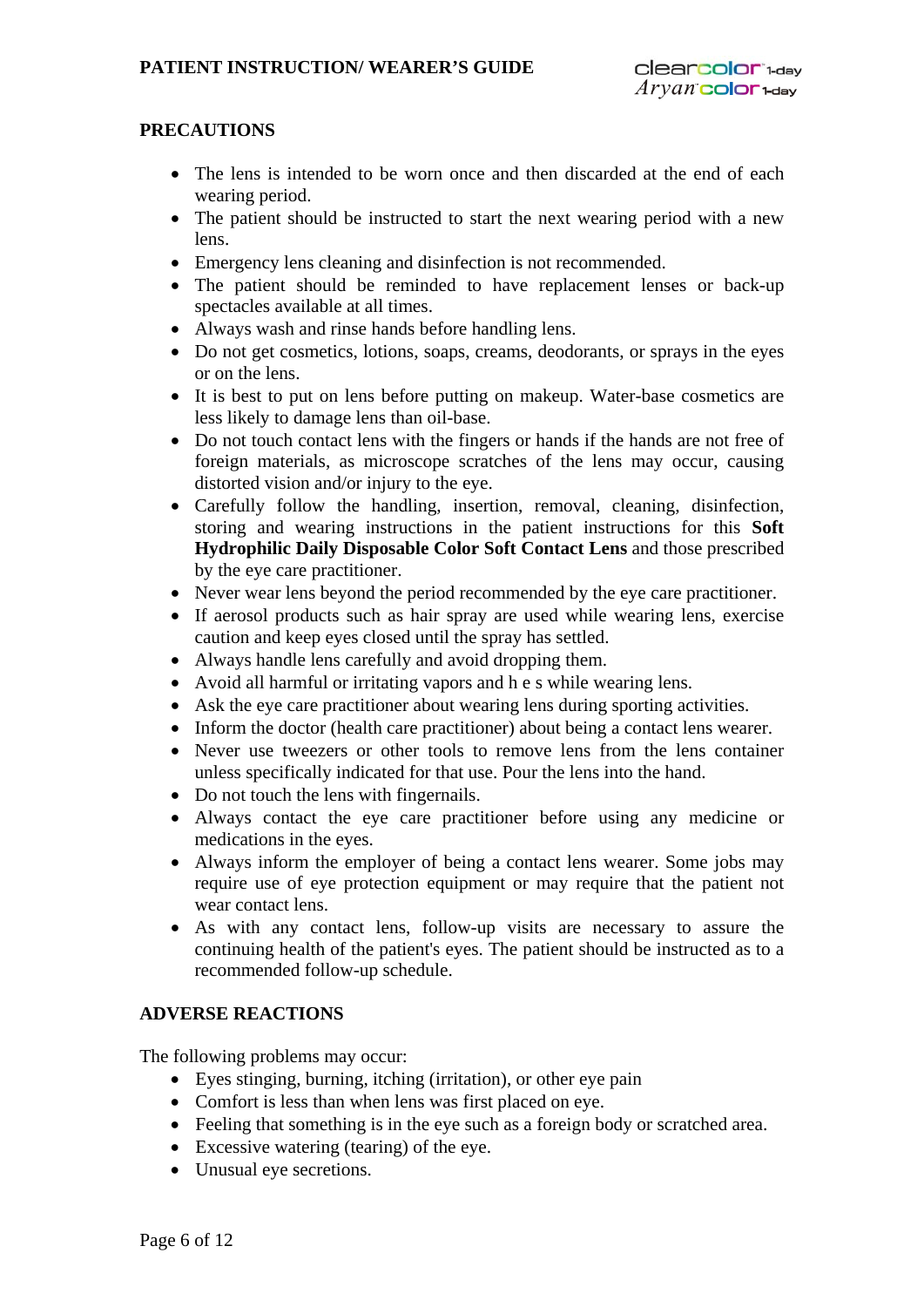#### **PATIENT INSTRUCTION/ WEARER'S GUIDE**

- Redness of the eye.
- Reduced sharpness of vision (poor visual acuity).
- Blurred vision, rainbows, or halos around objects.
- Sensitivity to light (photophobia).
- Dry eyes.

#### **If you notice any of the above, IMMEDIATELY REMOVE YOUR LENS.**

 If discomfort or problems stops, then look closely at the lens. If the lens is damaged, DO NOT PUT THE LENS BACK ON YOUR EYE. Discard the lens and replace with a fresh lens. After reinsertion, if the problem continues, you should IMMEDIATELY REMOVE THE LENS AND CONSULT YOUR EYECARE PRACTITIONER.

When any of the above problems occur, a serious condition such as infection, corneal ulcer, neovascularization, or iritis may be present. KEEP LENS OFF THE EYE AND SEEK IMMEDIATE PROFESSIONAL IDENTIFICATION of the problem and prompt treatment to avoid serious eye damage.

## **PERSONAL CLEANLINESS and LENS HANDLING**

Before Handling Your Lens:

*Cleanliness is an important aspect of contact lens care.*

- Before handling your lens, always wash and rinse your hands thoroughly and dry them with a lint-free towel.
- Do not use soaps, lotions, cold creams, or perfumes which leave a residue on your hands.
- Avoid using medications, creams, deodorants, make-up, after shave lotions, or similar items prior to touching your lens.
- When hair spray is used, the eye must be kept closed until the spray has settled.
- Take care in handling your lens. Always avoid touching your lens with your fingernails or other sharp objects.
- NEVER WORK DIRECTLY OVER A SINK WITH THE DRAIN OPEN, AS THE LENS MAY BE LOST.

Handling and Placing the Lens on the Eye:

- 1) To avoid the possibility of lens mix-ups, always start with the same lens first.
- 2) Remove the lens from its storage case and examine it to be sure that it is moist, clean, clear and free of any nicks or tears.
- 3) Place the lens on the tip of the index finger of your dominant hand.
- 4) While positioned on your index finger, check to ensure the lens has not turned inside out. To check this, look at the profile of the lens against a light background. If the edge profile appears convex and bowl-shaped, then it is correct. If the lens is inverted, it will flare out at the edge. If the lens is inverted, simply reverse it by using light fingertip pressure. Be sure to avoid damaging the lens with your fingernails.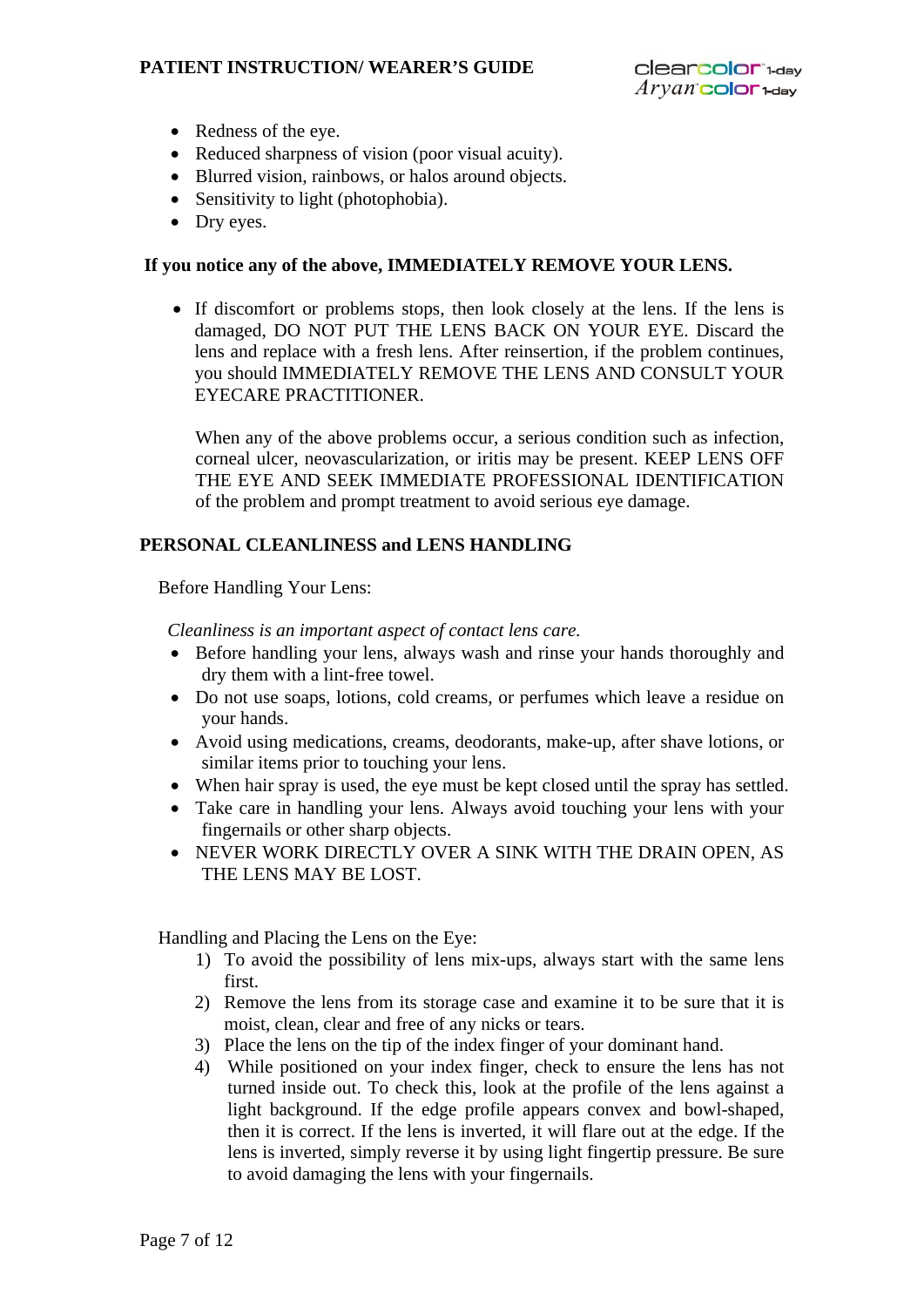#### **PATIENT INSTRUCTION/ WEARER'S GUIDE**

- 5) Look straight ahead and raise the upper lid with your other index finger.
- 6) Then look down, keep both eyes open and place the lens on the upper white part of the eye.
- 7) Slowly release upper lid, and gently close your eye.
- 8) The lens should center automatically, or it can be moved on center by gentle fingertip pressure through the lids.
- 9) Repeat the above procedure for the second lens.
- 10) If the lens appears to be stuck on your eye, apply a few drops of a recommended lubricating or rewetting solution to the eye and blink a few times. If the lens does not move freely on your eye, contact your eye care practitioner for further instructions.

There is no single "right way" of putting on lens. If you find this method of lens placement difficult, your eye care practitioner will suggest another method or provide additional information.

NOTE: If after replacement of the lens, your vision is blurred, check for the following:

- The lens is not centered on the eye (see "Centering the lens" next in this booklet.
- If the lens is centered, remove the lens (see "Removing the lens" section) and check the following:
	- a. Cosmetic or oils on the lens. Discard lens and place a new lens on the eye again.
	- b. The lens is on the wrong eye.
	- c. The lens is inside-out (it would be also not be as comfortable as normal)

If you find that your vision is still blurred after checking the above possibilities, remove both lenses and consult your eye care practitioner.

Centering the lens:

Very rarely a lens that is on the cornea will be displaced onto the white part of the eye during lens wear. This can also occur during placement and removal of the lenses if the correct techniques are not performed properly. To center a lens, follow the procedure outlined below.

Using your index finger, gently apply pressure to the lens and slide it back into the cornea. If the lens gets under the upper lid, gently massage the upper lid while looking down and move the lens toward the cornea.

Removing the Lens:

Preparation:

- 1) Wash and rinse your hands thoroughly.
- 2) Dry hands with a lint-free towel.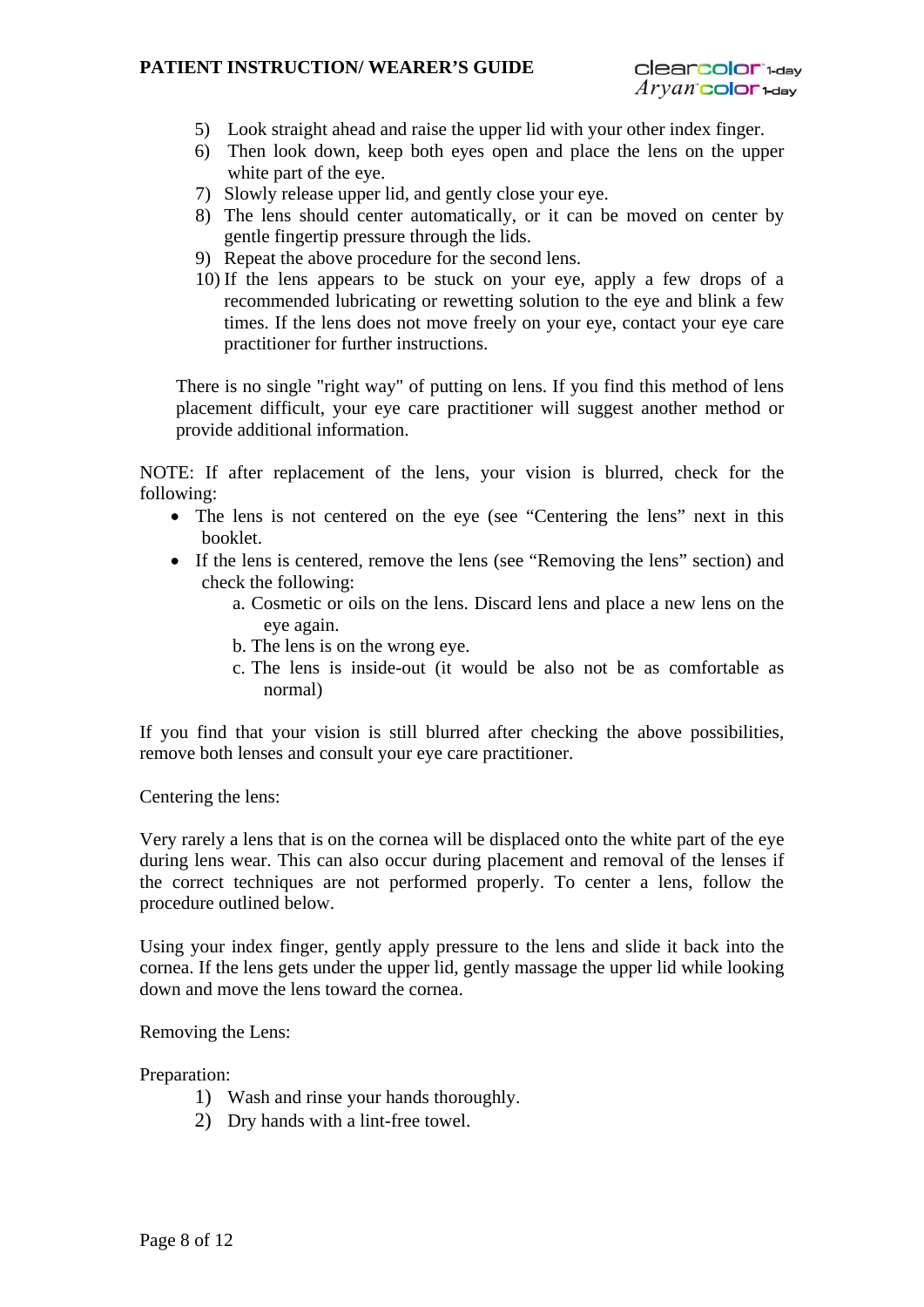3) Check that the lens is centered on the cornea before attempting to remove the lens. Check your vision by covering one eye. If vision is blurry, the lens is off-centered. Re-center the lens before attempting to remove it.

Removal:

- 1) To avoid the possibility of lens mix-ups, always begin with the same lens.
- 2) Look up and keep both eyes open.
- 3) Using the middle finger of your dominant hand, gently pull down the lower lid of the first eye. Using the tip of your index finger of the same hand, touch the lens and slide it onto the white of the eye.
- 4) Gently "pinch" the lens between the index finger and the thumb and remove.
- 5) Repeat the procedure for the second eye.
- 6) If the lens cannot be easily moved, contact your eye care practitioner for further instruction.
- 7) Upon removal, discard the lens.

#### **IMPORTANT**:

Always avoid touching your lens with your fingernails. Use only your fingertips.

If you find this method difficult, your eye care practitioner will suggest another method or provide additional instruction.

## **CARING FOR YOUR LENS**

Basic Instructions:

This **Soft Hydrophilic Daily Disposable Color Soft Contact Lens** described in this booklet is designed as a Daily Disposable lens.

The lens is intended to be worn once and then discarded at the end of each wearing period. You are instructed to start the next wearing period with a new lens. You are also instructed to always have a pair of lenses with you at all times.

The lens is designed for daily wear (less than 24 hours while awake). The maximum wearing time should be determined by the eye care practitioner based upon the patient's physiological eye condition because individual responses to contact lenses vary. Patients tend to overwear the lenses initially. The eye care professional should stress the importance of adhering to the initial maximum wearing schedule. Studies have not been conducted to show this **Soft Hydrophilic Daily Disposable Color Soft Contact Lens** is safe to wear during sleep; therefore patients should be advised to remove their lenses while sleeping. Normal daily wear of lenses assumes a minimum of 6 hours non-lens wear per 24 hour period. Optimum individual wearing schedule will vary.

You should adhere to a recommended daily disposable care regimen. Failure to follow the regimen may result in development of serious ocular complications as discussed in the warning section above.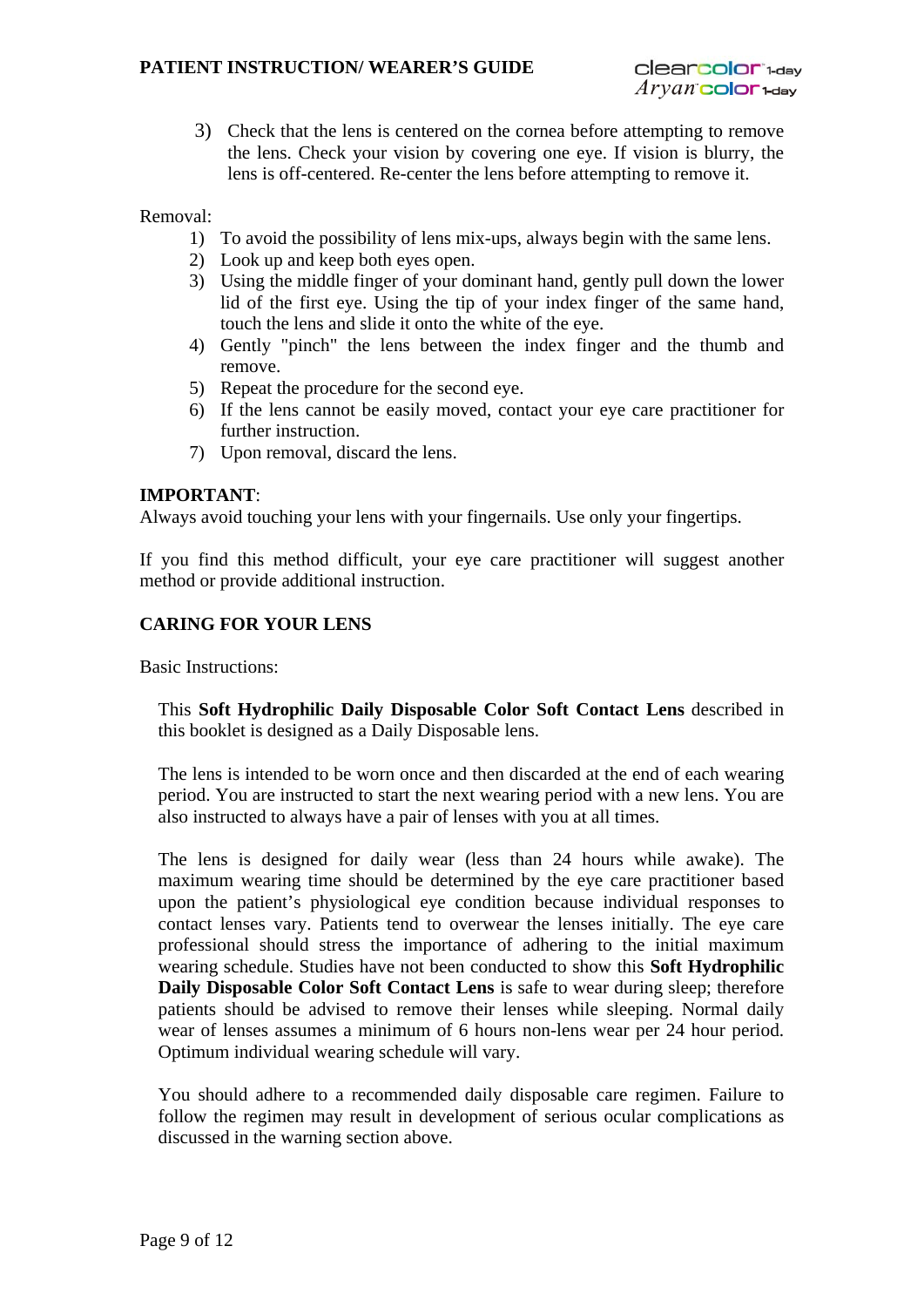#### **PATIENT INSTRUCTION/ WEARER'S GUIDE**

If you require only vision correction, but will not or cannot adhere to a recommended care regimen for your lens, or are unable to place and remove your lens or have someone available to place and remove them, you should not attempt to get and wear contact lens.

When you first get your lens, be sure you have to put the lens on and remove them while you are in your eye care practitioner's office.

Your eye care practitioner should instruct you about appropriate and adequate procedures and products for your use, and provide you with a copy of the Wearer's Guide for this **Soft Hydrophilic Daily Disposable Color Soft Contact Lens**.

For safe contact lens wear, you should know and always practice your lens care routine:

- Always wash, rinse, and dry hands before handling contact lens.
- Do not use saliva for lubricating or rewetting lens. Do not put lens in the mouth.

Care for a Sticking (non-moving) Lens:

If the lens sticks (cannot be removed), you should apply 3 to 4 drops of the recommended lubricating or rewetting solution directly to the eye and wait until the lens begins to move freely on the eye before removing it. If non-movement of the lens continues after 15 minutes, you should IMMEDIATELY consult your eye care practitioner.

#### **EMERGENCIES**

If any chemicals of any kind (household products, gardening solutions, laboratory chemicals, etc.) are splashed into the eyes, you should:

## **FLUSH EYES IMMEDIATELY WITH TAP WATER AND IMMEDIATELY CONTACT YOUR EYECARE PRACTITIONER OR VISIT A HOSPITAL EMERGENCY ROOM WITHOUT DELAY.**

#### **WHEN TO CALL YOUR PRACTITIONER?**

Certain symptoms may be early indicators of potentially serious problems. A careful examination of your lens, and professional examination of your eyes, may be required. Remove the lens following the instructions outlined in this guide, and you're your eye care practitioner if:

- 1) Your eye becomes red and feels irritated or "gritty".
- 2) You notice a change in your vision or see rainbows or halos around objects.
	- 3) You experience discomfort and/or sensitivity to lights.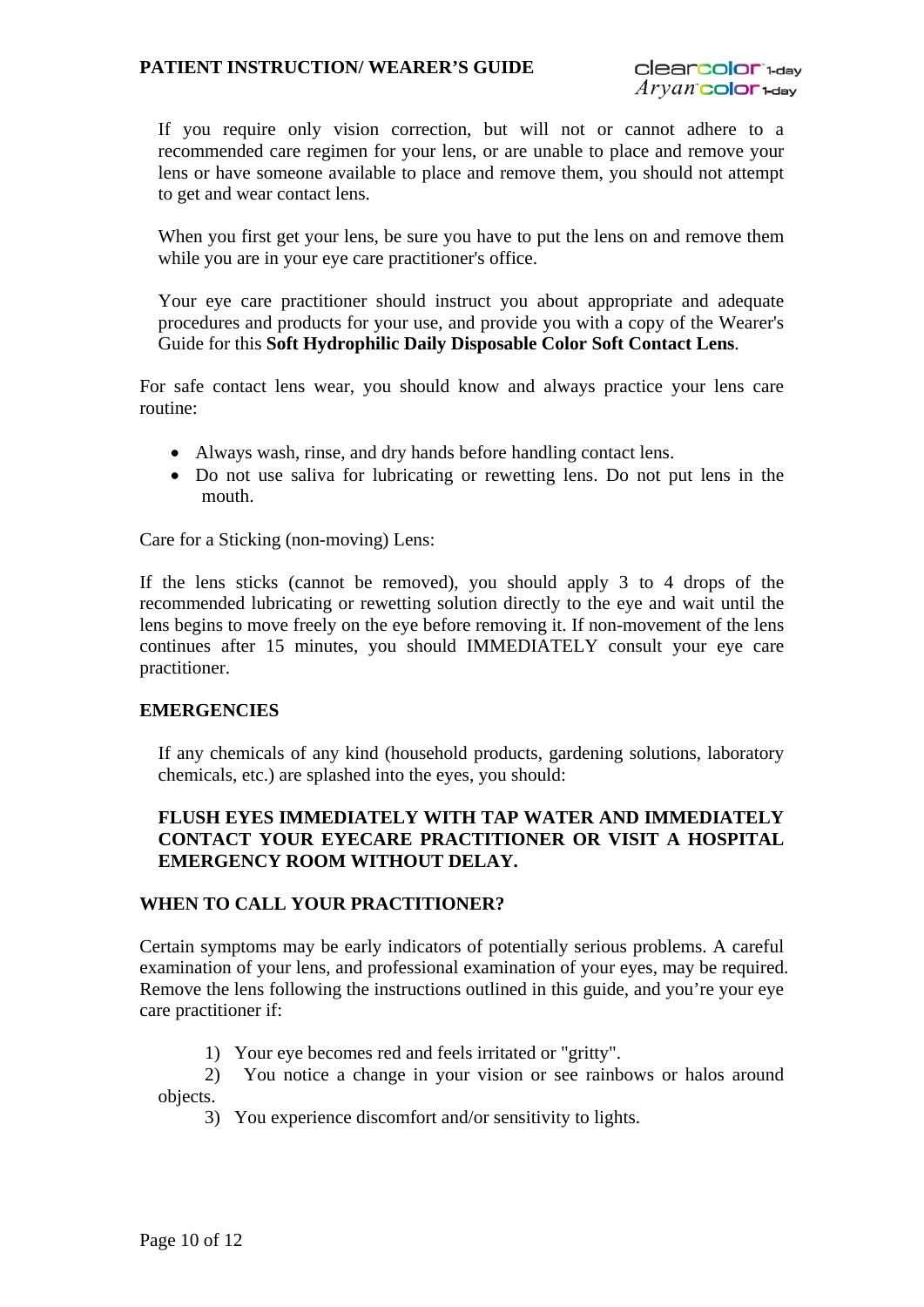## *A good general policy is:*

"IF IN DOUBT ... TAKE THE LENS OUT" and contact your eye care practitioner.

Learn and Use Proper lens Care Habits:

- 1) Follow Instructions.
- 2) Handle Lens Properly.
- 3)Learn How to Put On and Take Off Your Lens.
- 4) Always use a fresh lens at the start of the wearing period.

## **INSTRUCTIONS FOR MONOVISION WEARER**

- You should be aware that as with any type of lens correction, there are advantages and compromises to monovision contact lens therapy. The benefit of clear near vision in straight ahead and upward gaze that available with monovision may be accompanied by a vision compromise that may reduce your visual acuity and depth perception for distance and near tasks. Some patients have experienced difficulty adapting to it. Symptoms, such as mild blurred vision, dizziness, headaches and a feeling of slight imbalance, may last for a brief minute or for several weeks as adaptation takes place. The longer these symptoms persist, the poorer your prognosis for successful adaptation. You should avoid visually demanding situations during the initial adaptation period. It is recommended that you first wear these contact lenses in familiar situations, which are not visually demanding. For example, it might be better to be a passenger rather than a driver of an automobile during the first few days of lens wear. It is recommended that you only drive with monovision correction if you pass you state driver's license requirements with monovision correction.
- Some monovision patients will never be fully comfortable functioning under low levels of illumination, such as driving at night. If this happens, you may want to discuss with your eye care practitioner having additional contact lenses prescribed so that both eyes are corrected for distance when sharp distance binocular vision is required.
- If you require very sharp near vision during prolonged close work, you may want to have additional contact lenses prescribed so that both eyes are corrected for near when sharp near binocular vision is required.
- Some monovision patients require supplemental spectacles to wear over the monovision correction to provide the clearest vision for critical tasks. You should discuss this with your eye care practitioner.
- It is important that you follow your eye care practitioner's suggestions for adaptation to monovision contact lens therapy. You should discuss any concerns that you may have during and after the adaptation period.
- The decision to be fit with monovision correction is most appropriately left to the eye care practitioner in conjunction with you, after carefully considering and discussing your needs.